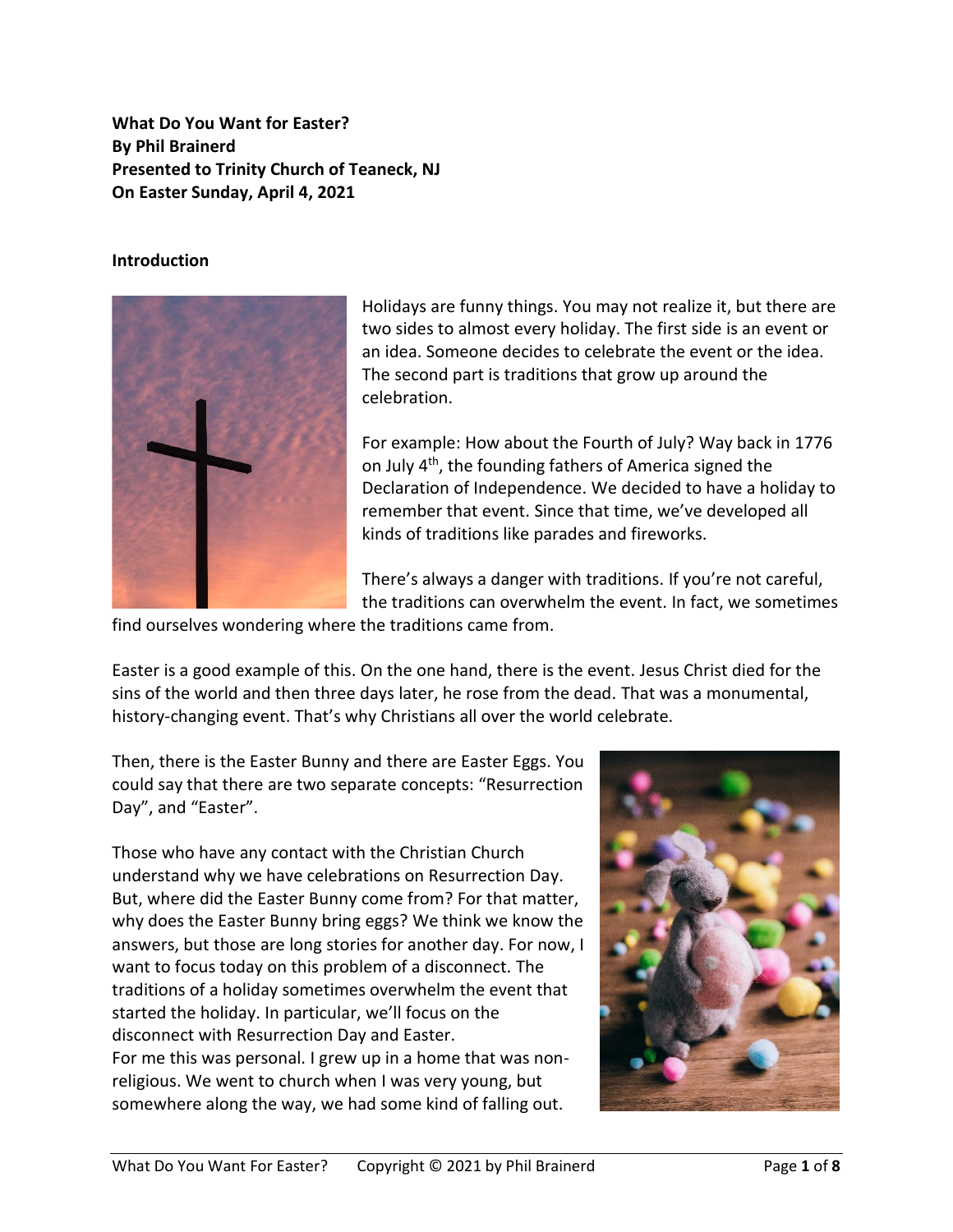By the time I was 5 years old, we stopped attending any church. But we still liked the holidays and the traditions. So, we celebrated Easter - We just didn't hear anything about the Resurrection. Instead, we heard a lot about the Easter Bunny and Easter Eggs. And in particular, we always looked forward to an Easter basket.

Ah yes, the Easter basket. That brings back fond caloric memories! When I was young, an Easter basket would have mostly candy - A chocolate bunny, some other kinds of chocolate, jellybeans, and maybe a marshmallow chick.

Now, what I find interesting about holiday traditions is the way they grow. We're used to this at Christmas time. Christmas started as a celebration of the Advent, or the birth of Jesus. Somewhere along the way, we started seeing Santa Claus. I usually talk about Santa at Christmas, but he's another long story, so come back then to learn more. For now, we're concentrating on this idea that holiday traditions can overwhelm a holiday.

Santa got associated with gifts. So, someone in a department store a long time ago got the idea that you could dress someone up as Santa, and kids could come and visit. You know the drill: Santa asks, "What do you want for Christmas?" Parents listen in. If a child says they want a new baseball glove, then Mom or Dad comes back later, and they buy a baseball glove. The same for sleds or toys or dolls, whatever. So, parents get a heartwarming picture of their kids with Santa, and they don't have to guess what their kids want for Christmas. The store owners sell more gifts during the holiday season. This is thought to be a "win-win".

Except, in all of this, some people forget why we celebrate Christmas.

I've noticed that the same thing appears to be happening with Easter and the Easter bunny. I was walking through a shopping mall a little while ago and we saw a big colorful chair surrounded by giant, colorful eggs. My friends asked, "What's that?" We looked at the sign and it said, "The Easter Bunny is coming". So now, the Easter Bunny gets a big display with a throne. Parents bring their kids for a picture.

As it turns out, some Easter baskets are getting a little complex. They used to just have candy. Now, better Easter baskets are expected to have some gifts. Maybe the Easter Bunny can ask kids, "What do you want in your Easter Basket?" "What do you want for Easter?" So, Easter is starting to look a lot like Christmas.

Now, if you gave your kids an Easter basket, don't feel guilty. There's nothing wrong with having some special treats on a holiday. But, let's ask, "*Is there a way to make sure we connect to the reason for the holiday of Easter - The real reason? Is there a way to remember Resurrection Day in the way it should be observed?*"

Actually, the answer may start in that Easter basket.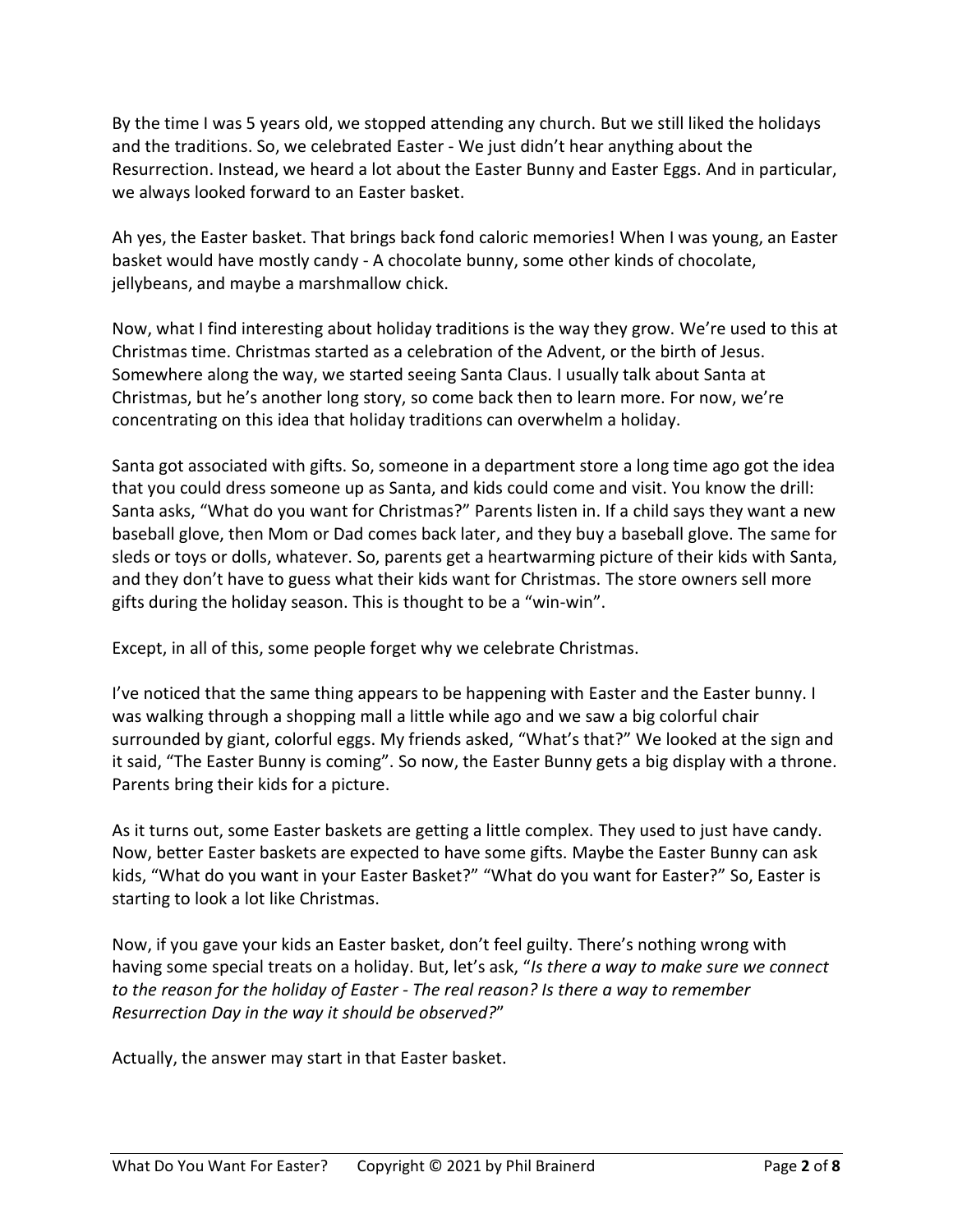Sometimes when child psychologists work with children, they ask questions like, "If you could have anything you want, what would it be?" This is called "Values Clarification". Since it's Easter, let's rephrase the question slightly: "What do you want in your basket? If it could be anything – what would you want for Easter?"

Some kids will answer in the traditional way. They want a chocolate bunny or something like that. But sometimes, kids have a funny way of being more aware than we might expect. Sometimes the kids sit in the corner and listen as the adults watch TV. They see a riot taking place somewhere. So, when they're asked what they want, they might say: "I want people to stop fighting - I want everybody to be happy." Maybe they hear Mommy and Daddy talking about paying the bills. A lot of people are concerned about that. So, if you ask those kids what they want, they say: "I don't want anybody to be worried." Maybe they hear about terrible diseases? So, perhaps they say: "I want to live somewhere where nobody gets sick." Or, maybe they really get to the point: "I don't want anybody to die."

Those children are stating from their hearts what we all feel. These are the longings of the human heart.

- We don't want to feel pain.
- We want peace.
- We don't want to be afraid of the unknown.
- We don't want to be alone.
	- Instead, we want to be loved.

And this is where we leave the traditions of Easter. We leave the traditions of the holiday of Easter and get back to Resurrection Day - The day when we remember who Jesus is and what he did for us. Because on this day we learn that God is aware of our fears and our deepest longings - And he's done something about them.

Let's read. Centuries ago, the Apostle Paul wrote a letter to some of his friends in the city of Corinth in ancient Greece: Here's what he said:

Now, brothers and sisters, I want to remind you of the gospel I preached to you, which you received and on which you have taken your stand. 2 By this gospel you are saved, if you hold firmly to the word I preached to you. Otherwise, you have believed in vain. (I Corinthians 15:1-2)

On Resurrection Sunday, we celebrate the Gospel. "Gospel" is a word that means, "Good News." The writer, the Apostle Paul, says that he's speaking to a group of people who took their stand on the Gospel. He says that the gospel saves people. How does that work? Let's read more: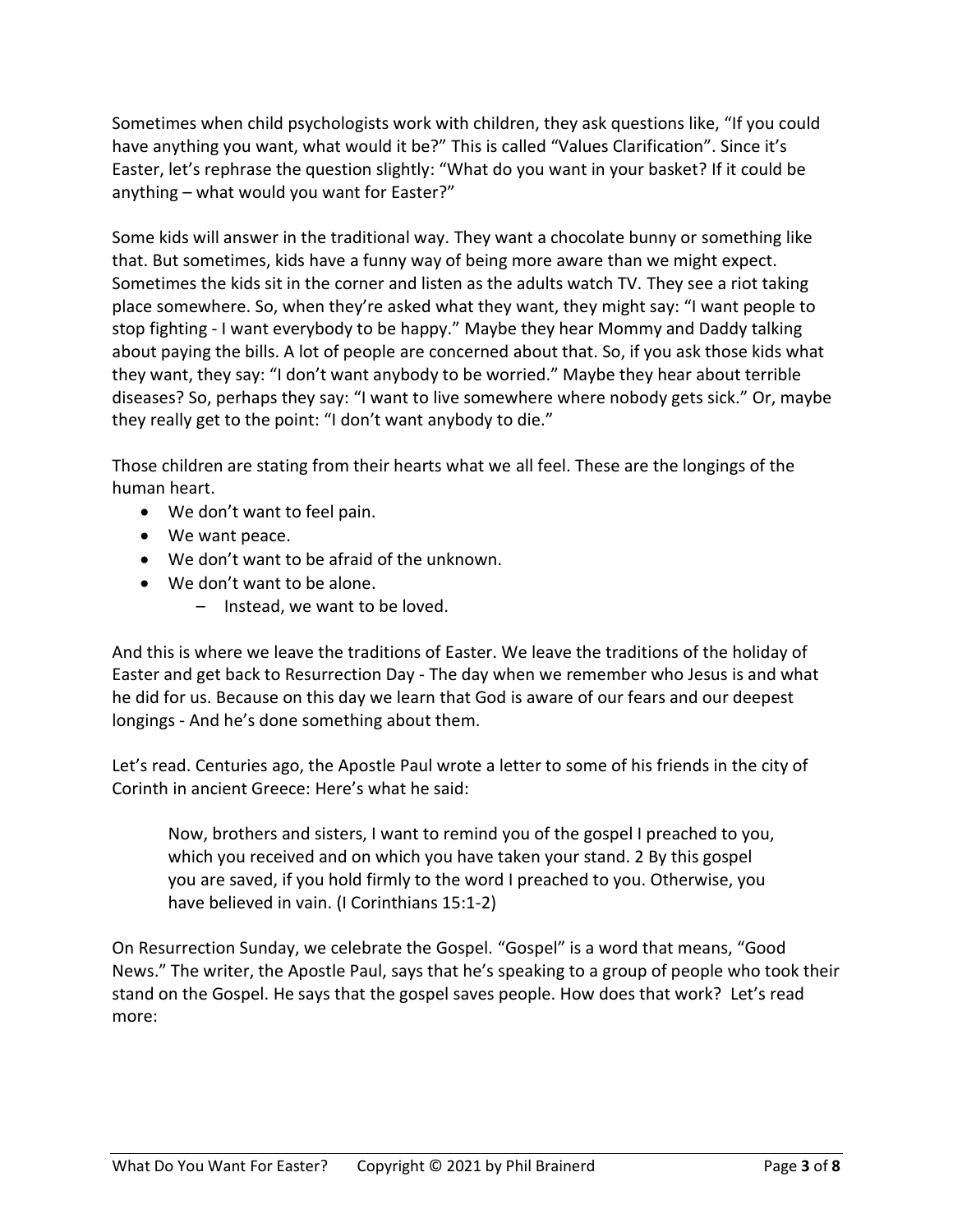For what I received I passed on to you as of first importance: that Christ died for our sins according to the Scriptures, that he was buried, that he was raised on the third day according to the Scriptures, and that he appeared to Cephas, and then to the Twelve. After that, he appeared to more than five hundred of the brothers and sisters at the same time… (I Corinthians 15:3-6)

Let's break this apart. It says here that Christ died. Why? Christ died for our sins.

We have a problem of sin. Sin is disobedience to God. And, we have all sinned – no one escapes this. In another place, Paul said these things: "For all have sinned and fall short of the glory of God… (Romans 3:23)" Then he says: "For the wages of sin is death... (Romans 6:23)"

We have all sinned. And sin has a wage, a price – death! Because we have all sinned, we all deserve to die for our sins - We deserve to be punished.

But Jesus Christ loves us and doesn't want that for us. So, he died for our sins. Because he died for our sins, we don't have to die. He was punished for our sins, so we don't have to be punished.

But that wasn't the end of the story. Jesus died, we're told, according to the Scriptures. There are hundreds of prophecies in the Old Testament of the Bible predicting things about the Messiah, Jesus Christ. They were all written centuries before Jesus lived. Some of those prophecies concerned his death and resurrection. Let's read one of them:

> 9 Therefore my heart is glad and my tongue rejoices; my body also will rest secure, 10 because you will not abandon me to the realm of the dead, nor will you let your faithful one see decay. (Psalm 16:9-10)

This prophecy says the Messiah won't be allowed to die and be left in the grave - the "realm of the dead". So, he must rise again. And that's exactly what Jesus Christ did, and many other things, according to the Scripture. That's why he was buried and was raised.

You might ask, "Why did Jesus have to be buried? Wouldn't it be enough for Jesus to sort of nod off and then come back?" This is where the witnesses come in. Witnesses saw Jesus die. They saw him buried. The government was worried that someone might try to steal his body and pull off a stunt, so they sealed the tomb and posted guards. Three days later, witnesses saw that tomb opened. Witnesses saw Jesus walking around. In the end, more than 500 people who knew Jesus saw him return from the grave.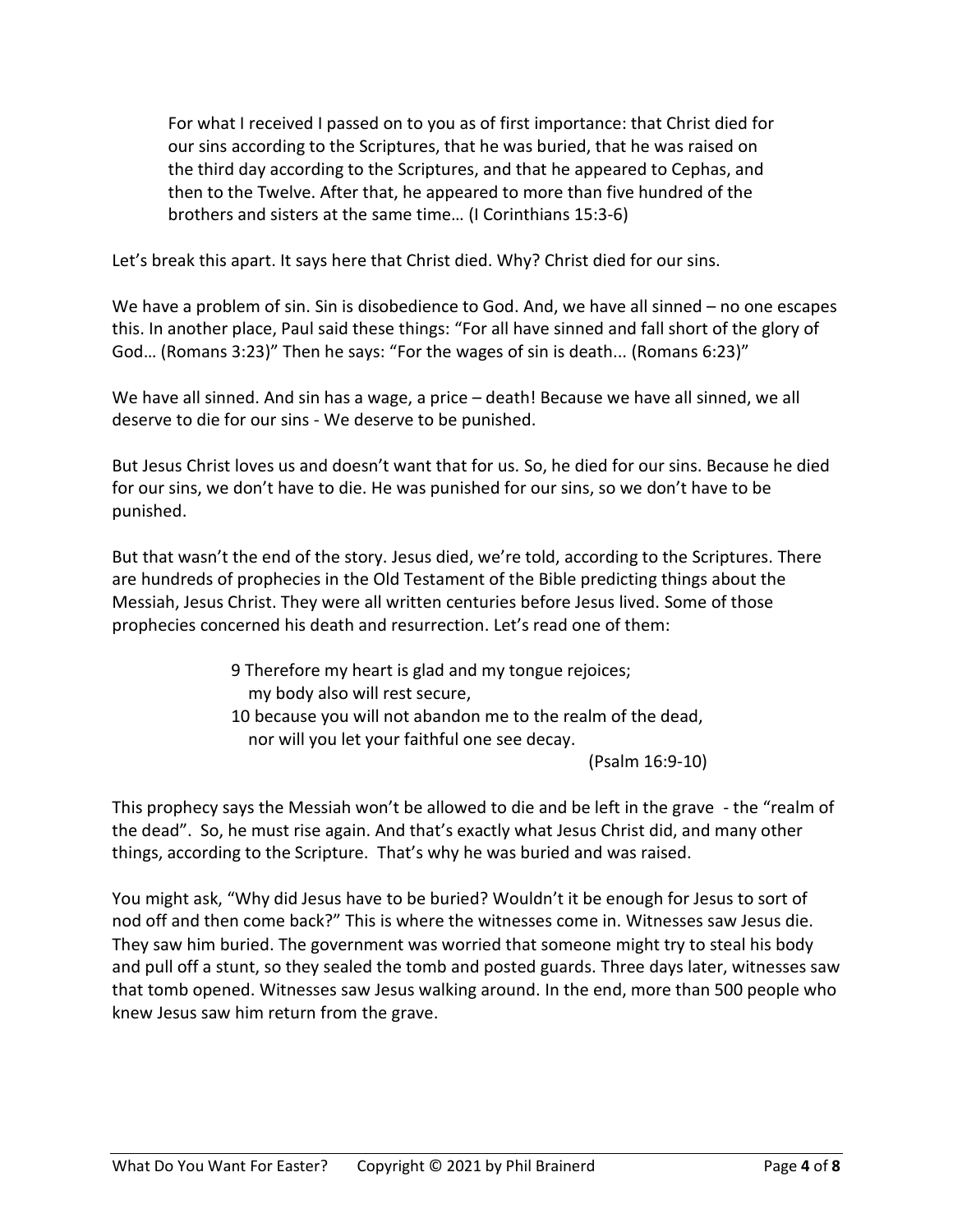So, Jesus died for our sins. He died to save us. This brings up a big question: *What do we need to do to take advantage of this?* That was a question that a man once asked of Paul. Here's how that went:

"Sirs, what must I do to be saved?" They (Paul and his friends) replied, "Believe in the Lord Jesus, and you will be saved…" (Acts 16:30-31)

What do you have to do to be saved from your sins? What do you have to do to take advantage of the sacrifice that Jesus made for you? You only have to believe. "Believe in the Lord Jesus, and you will be saved."

Maybe you're like me growing up. You heard about Easter, but all you heard about were Easter Bunnies and baskets. If that's the case, contact us. Let us tell you how you can be saved from your sins through faith in Jesus Christ. There will be some helpful links at the end of this article.

If you're not sure, let's dig deeper. The next question nis: Why do you want to be saved? You want to be saved because, if you believe, you can have all the things we spoke about - The longings of the human heart. Let's look at those things.

First: You can live a life where you never fear death. Here's something else Paul said:

51 Listen, I tell you a mystery: We will not all sleep, but we will all be changed— 52 in a flash, in the twinkling of an eye, at the last trumpet. For the trumpet will sound, the dead will be raised imperishable, and we will be changed. 53 For the perishable must clothe itself with the imperishable, and the mortal with immortality. 54 When the perishable has been clothed with the imperishable, and the mortal with immortality, then the saying that is written will come true: "Death has been swallowed up in victory."

> 55 "Where, O death, is your victory? Where, O death, is your sting?"

> > (I Corinthians 15:51-56)

If you believe in the Lord Jesus Christ, you can live a life where you never fear death. Death will have no "sting".

Another thing that people fear is pain. It's not possible to live a life without pain. But, did you know that it's possible to live a life *where you don't fear* pain? Let's read about another episode in the life of the apostle Paul. He and his friends thought that this message of the Gospel was so important that they travelled the known world in their day to tell people about it. Many received the message with Joy. Those people formed the foundation of the early church. But sadly, some people didn't want to hear about it. Those people sometimes got violent. This happened in a town called "Lystra".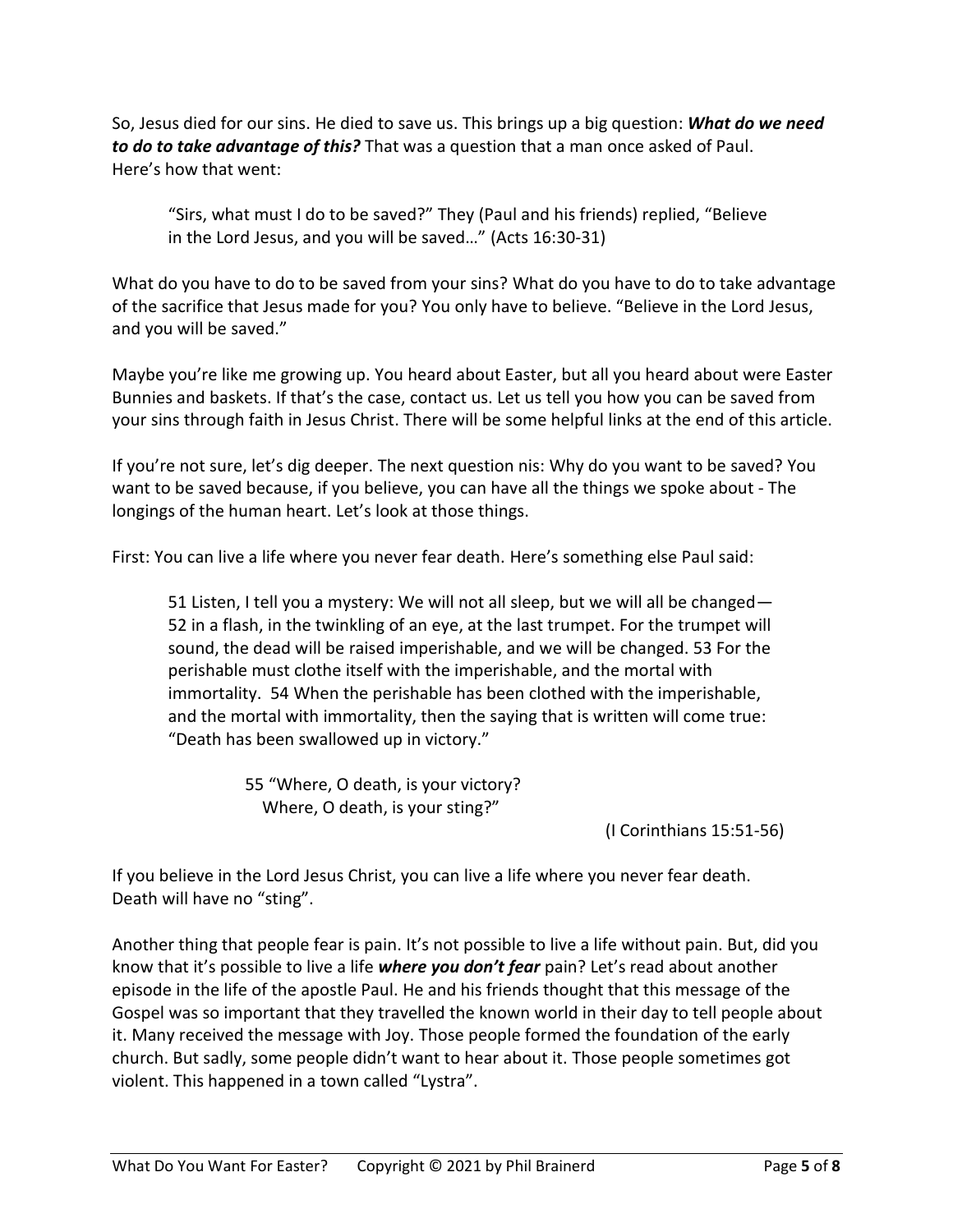## Let's read:

22 The crowd joined in the attack against Paul and Silas, and the magistrates ordered them to be stripped and beaten with rods. 23 After they had been severely flogged, they were thrown into prison, and the jailer was commanded to guard them carefully. 24 When he received these orders, he put them in the inner cell and fastened their feet in the stocks. (Acts 16:22-24)

A mob attacks Paul and his friend Silas. Then, Paul and Silas are beaten by Roman soldiers. I've read that some Roman soldiers were very skilled at causing pain and injury that didn't quite kill people. But, the victims of these beatings were scarred for life. Their skin showed it, and further, they might have bones broken. Paul and Silas received this kind of beating. After that, they were thrown into a cold prison and locked in chains.

How did they respond? Do they cry all night? Do they scream out in pain? Let's read and see what they did:

About midnight Paul and Silas were praying and singing hymns to God, and the other prisoners were listening to them. (Acts 16:25)

After all that they went through, Paul and Silas were *praying* and *singing*. When they weren't praying and singing, they were telling their fellow prisoners about Jesus - And their fellow prisoners were listening.

What could do this in someone's life? What could make someone sing when they should be crying? Something very powerful: The gospel - The gospel can do that.

And there's more. The gospel gives us a vision of where we will go someday. There will be A new heaven and a new earth for those who follow Jesus. The Apostle John was given a vision of this. Here's what he said about it:

Then I saw "a new heaven and a new earth," for the first heaven and the first earth had passed away, and there was no longer any sea. 2 I saw the Holy City, the new Jerusalem, coming down out of heaven from God, prepared as a bride beautifully dressed for her husband. 3 And I heard a loud voice from the throne saying, "Look! God's dwelling place is now among the people, and he will dwell with them. They will be his people, and God himself will be with them and be their God. 4 'He will wipe every tear from their eyes. There will be no more death or mourning or crying or pain, for the old order of things has passed away." (Revelation 21:1-4)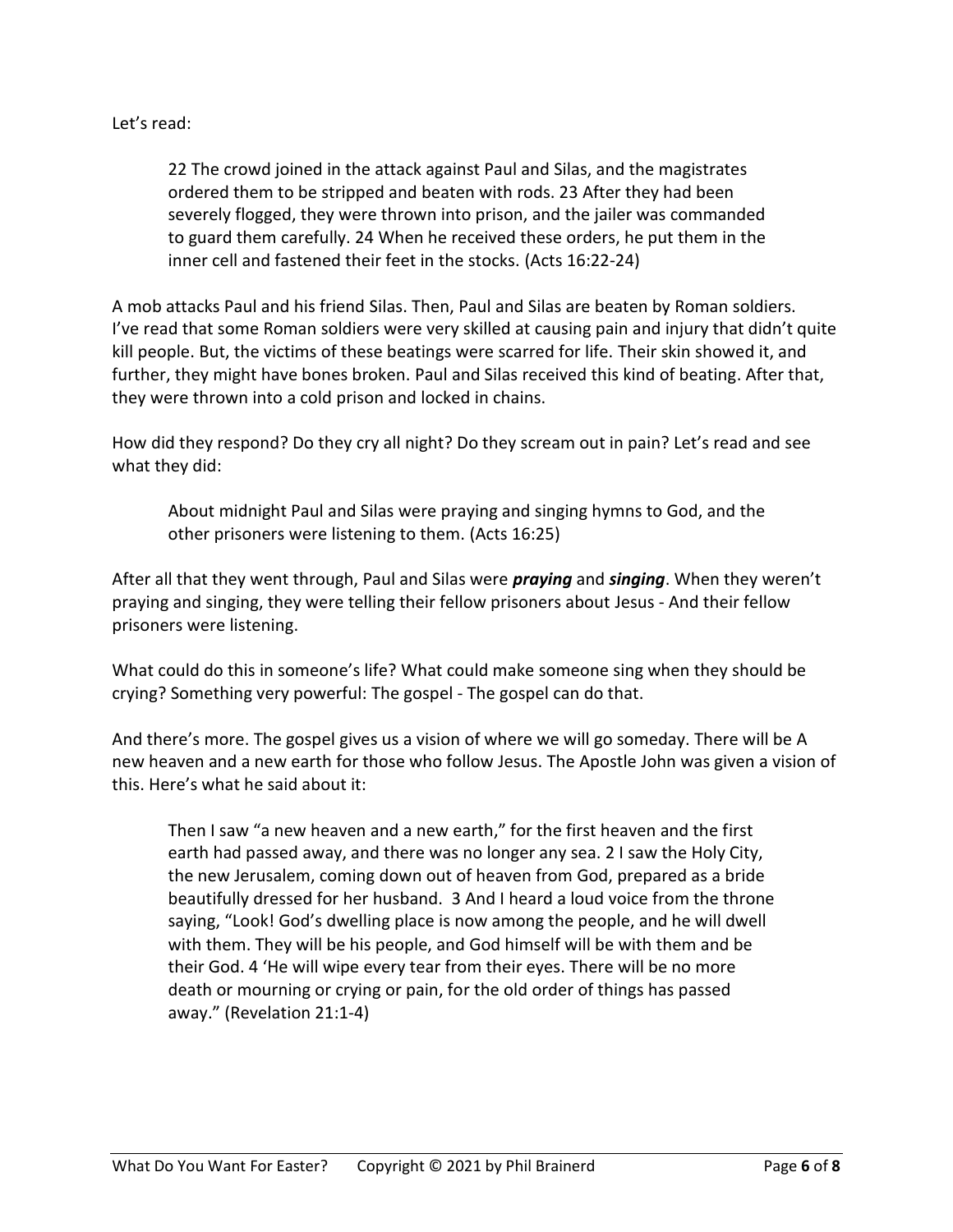Because of what Jesus Christ did, there will be a new heaven and a new earth. In that place, there will be no loneliness. We're told that God himself will be there. No one who goes there will ever be alone again. In that place, there will be no sadness. It says, "He will wipe ever tear from their eyes." If there is any recollection of sad things, it will be wiped away. The people who live in this glorious place will be filled with such visions of beauty that no one will ever be sad. Anything else that you could want will be there. There will be no more death or mourning or crying or pain.

It's a wonderful place. But, to be there someday, *you must choose to follow Jesus.*

Let's pull this all together.

## **Conclusion**

I grew up in a family that had Easter. We had Easter Bunnies, and Easter Baskets. However, we had no Jesus - No Jesus, no resurrection. We had all the candy we wanted. But we had no hope.

Now, if you like Easter baskets, that's fine. I like chocolate bunnies, too. But, what do you really want for Easter? Today, we've learned that you can have the things you deeply long for. Today, in our church, we celebrate Resurrection Day. We celebrate that our Lord Jesus died for our sins. He did just as the ancient prophecies in Scripture predicted. And he showed his power and authority by walking out of the tomb. Because of that, we can all enjoy new life. We can hear the answers all the desires of a child's heart. And when children grow into adults, the answers are still there.

Friends, there is a God in heaven - A God who sees your fears, your pains, and your deepest longings. He is good. He loves you. So, he sent his Son, Jesus Christ, to help. You can find the answers to questions that the human race has been asking for centuries.

You only have to believe. Would you do that today? Let us share with you how you can know you'll walk in the new heaven and the new earth someday. Again, see the links at the end of this article.

Before we close, let me address another group of people. Maybe you've accepted all this. But somehow, you got off track. There's always time to get back on track. Again, let us tell you how.

Sometimes, the traditions of holidays have a way of overwhelming the event that started the holiday. I hope that today, we have re-connected for one of those days. I hope that today, everyone here will enjoy the hope and joy of the resurrection of Jesus Christ.

Happy Resurrection Day! May you find contentment, peace, and hope from our Lord, Jesus Christ.